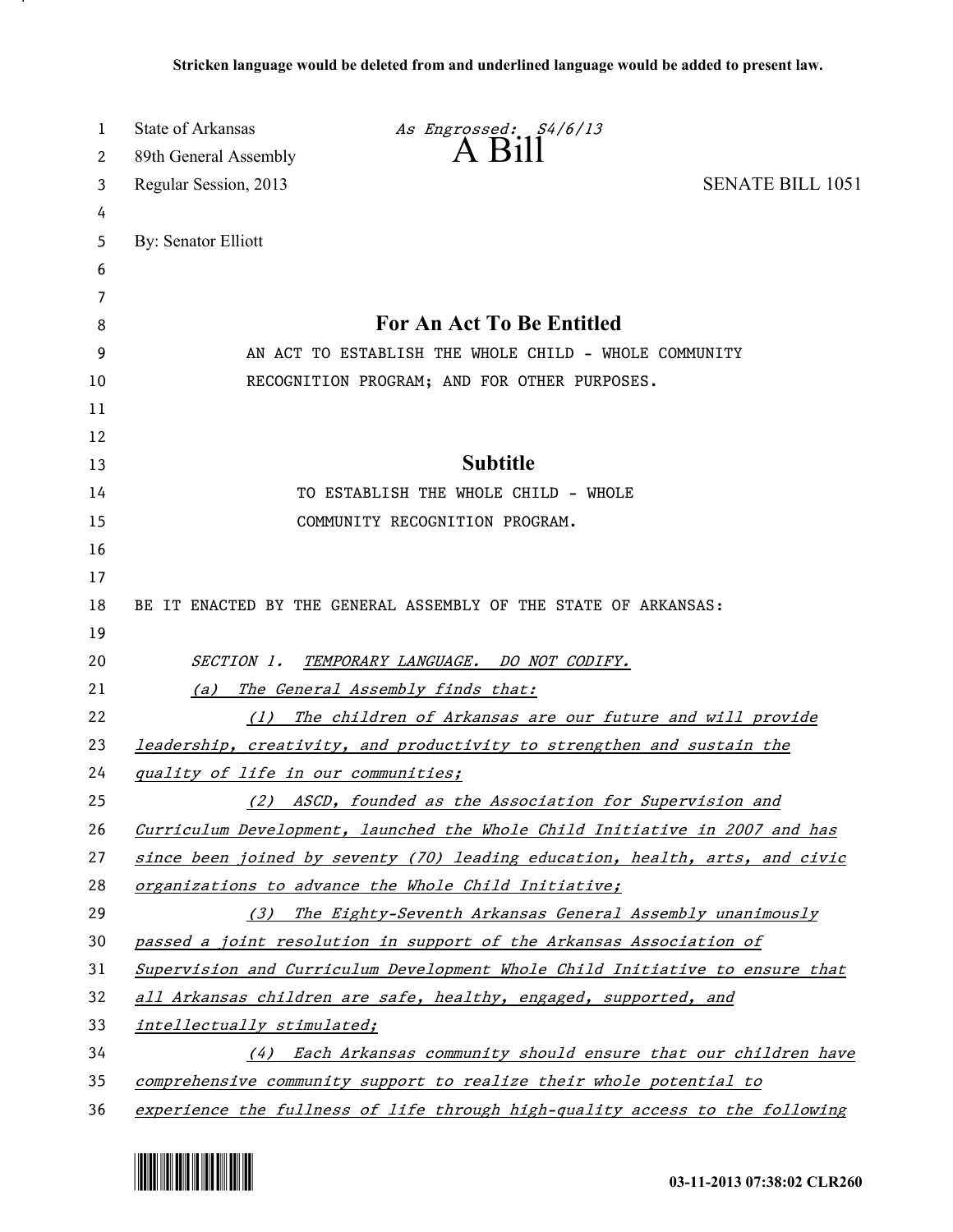| 1  | tenets:                                                                       |
|----|-------------------------------------------------------------------------------|
| 2  | Healthy options;<br>(A)                                                       |
| 3  | (B)<br><i>Safety;</i>                                                         |
| 4  | (C)<br>Active engagement;                                                     |
| 5  | (D)<br>Adult support; and                                                     |
| 6  | An intellectually stimulating environment; and<br>(E)                         |
| 7  | Whole Child communities should be recognized and applauded<br>(5)             |
| 8  | for their work to engage the entire community in support of the whole child.  |
| 9  | The purpose of the Whole Child - Whole Community Initiative is to:<br>(b)     |
| 10 | Track how well educators, parents, other community members,<br>(1)            |
| 11 | and state and local policy makers are meeting the comprehensive needs of      |
| 12 | Arkansas children at each stage of a child's development from birth to        |
| 13 | postsecondary education or career;                                            |
| 14 | Provide a fuller picture of the well-being of Arkansas<br>(2)                 |
| 15 | children that extends well beyond test scores, school and school district     |
| 16 | labels, graduation rates, and other stand-alone descriptions; and             |
| 17 | (3) Help create pathways and opportunities to spur cooperation,               |
| 18 | collaboration, and coordination within and beyond schoolhouse doors and       |
| 19 | promote a shift from the narrowly defined student achievement and traditional |
| 20 | education reform to broader, more comprehensive efforts that recognize:       |
| 21 | (A) Crucial out-of-school factors that influence teaching                     |
| 22 | and learning; and                                                             |
| 23 | (B) Arkansas's progress in supporting the full potential                      |
| 24 | of its students with a whole-child approach.                                  |
| 25 | (c) There is established a Whole Child - Whole Community Recognition          |
| 26 | Working Group to create a framework for recognizing community and state       |
| 27 | efforts to ensure all children receive comprehensive support of the whole     |
| 28 | community by highlighting the work of:                                        |
| 29 | <i>Educators;</i><br>(1)                                                      |
| 30 | (2) Parents and community members; and                                        |
| 31 | Policymakers, elected and appointed.<br>(3)                                   |
| 32 | (d) The working group shall consist of:                                       |
| 33 | Two (2) parents appointed by the Arkansas Parent Teacher<br>(1)               |
| 34 | Association;                                                                  |
| 35 | Two (2) persons appointed by the President of the Arkansas<br>(2)             |
| 36 | Association for Supervision and Curriculum Development;                       |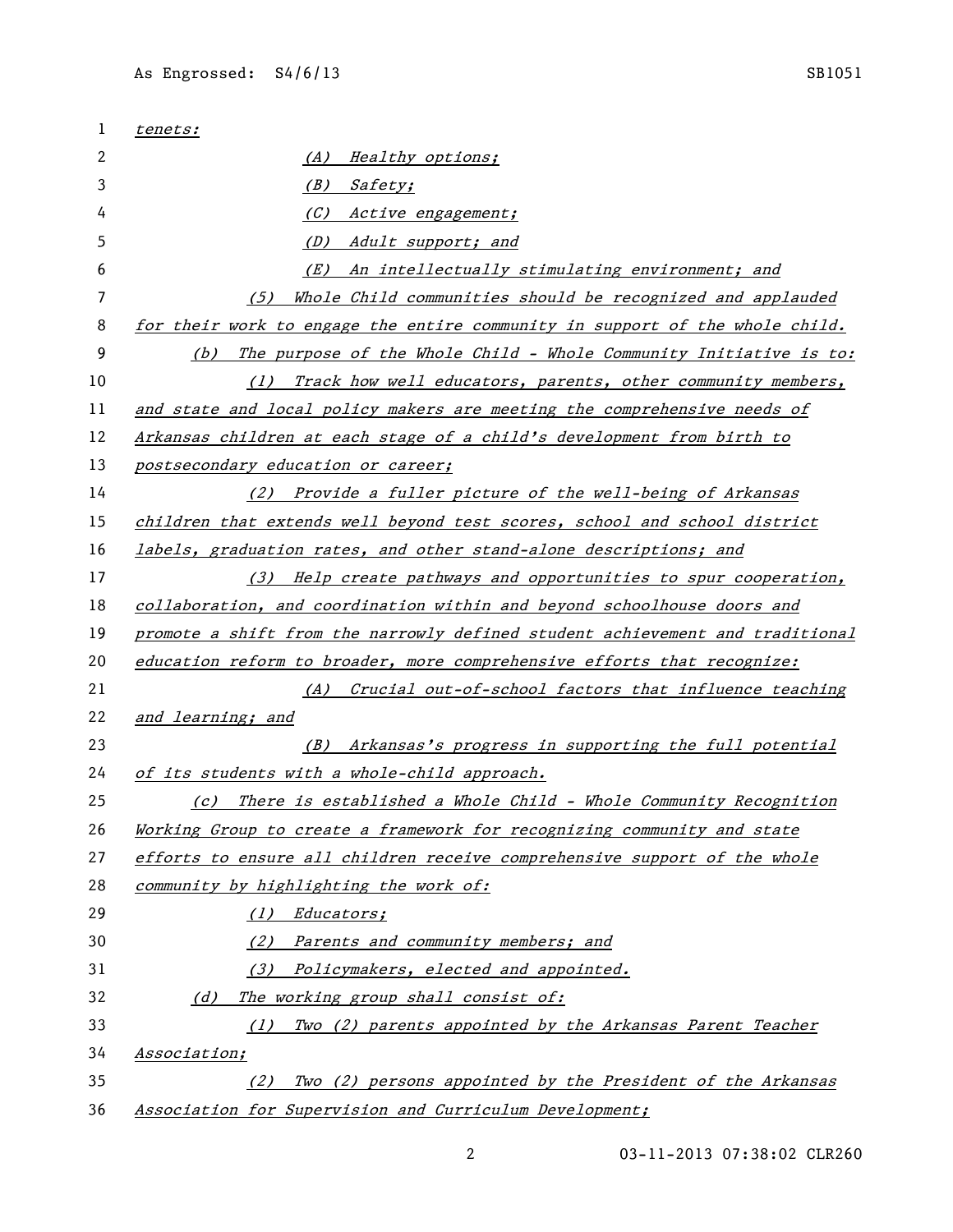| 1  | Two (2) educators appointed by the Arkansas Education<br>(3)                  |
|----|-------------------------------------------------------------------------------|
| 2  | Association;                                                                  |
| 3  | Two (2) educators appointed by the Arkansas Association of<br>(4)             |
| 4  | Educational Administrators;                                                   |
| 5  | One (1) person representing early childhood education<br>(5)                  |
| 6  | appointed by the Director of the Department of Human Services;                |
| 7  | Two (2) members who are directors of two (2) different<br>(6)                 |
| 8  | school districts appointed by the Arkansas School Boards Association;         |
| 9  | Two (2) persons representing charitable foundations:<br>(7)                   |
| 10 | (A) One (1) who is appointed by the chair of the Senate                       |
| 11 | Committee on Education; and                                                   |
| 12 | (B) One (1) who is appointed by the chair of the House                        |
| 13 | Committee on Education;                                                       |
| 14 | (8) Two (2) persons representing grassroots advocacy groups:                  |
| 15 | (A) One (1) who is appointed by the chair of the Senate                       |
| 16 | Committee on Education; and                                                   |
| 17 | (B) One (1) who is appointed by the chair of the House                        |
| 18 | Committee on Education;                                                       |
| 19 | (9) Two (2) persons who are city or county policy-makers                      |
| 20 | appointed by the Arkansas Municipal League;                                   |
| 21 | Two (2) members of the Arkansas General Assembly:<br>(10)                     |
| 22 | (A) One (1) who is appointed by the chair of the Senate                       |
| 23 | Committee on Education; and                                                   |
| 24 | $(B)$ One (1) who is appointed by the chair of the House                      |
| 25 | Committee on Education;                                                       |
| 26 | (11) The President of the Arkansas State Chamber of Commerce, or              |
| 27 | his or her designee;                                                          |
| 28 | The President of the Arkansas American Federation of Labor<br>(12)            |
| 29 | and Congress of Industrial Organizations, or his or her designee;             |
| 30 | The Commissioner of Education, or his or her designee;<br>(13)                |
| 31 | (14) The Director of the Department of Higher Education, or his               |
| 32 | or her designee; and                                                          |
| 33 | (15) The Director of the Arkansas Economic Development                        |
| 34 | Commission, or his or her designee.                                           |
| 35 | (e) State agencies shall provide assistance or as ex-officio members          |
| 36 | for the working group upon the working group's request or upon the request of |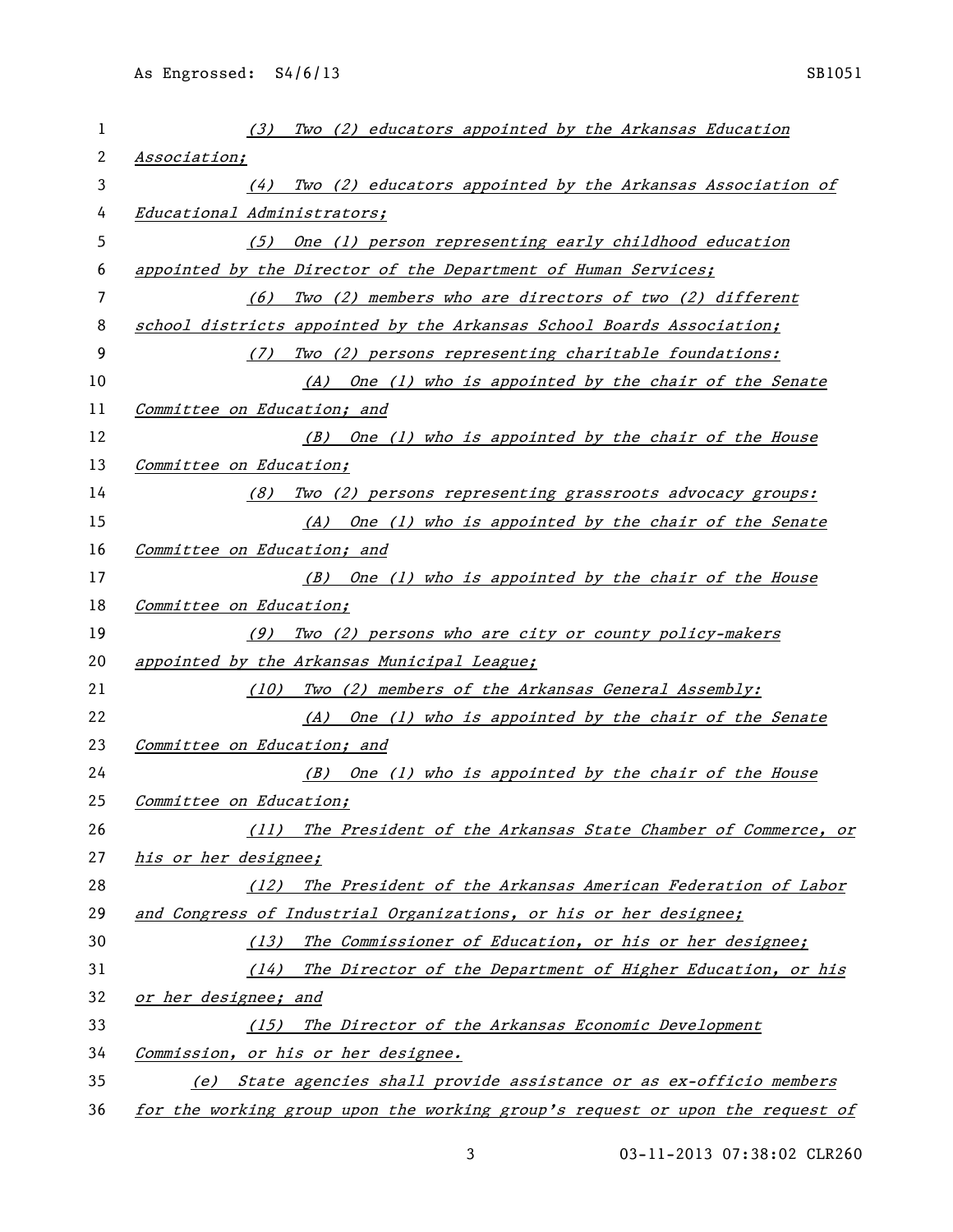| 1  | the state agency, including without limitation:                               |
|----|-------------------------------------------------------------------------------|
| 2  | (1) Department of Rural Services;                                             |
| 3  | Arkansas Planning and Development Districts;<br>(2)                           |
| 4  | (3) Department of Health;                                                     |
| 5  | (4) Local law enforcement agencies;                                           |
| 6  | Department of Arkansas State Police;<br>(5)                                   |
| 7  | (6)<br>The University of Arkansas for Medical Sciences School of              |
| 8  | Public Health;                                                                |
| 9  | Department of Parks and Tourism; and<br>(7)                                   |
| 10 | (8)<br>Arkansas State Game and Fish Commission.                               |
| 11 | $(f)(1)$ By September 1, 2013, the Commissioner of Education, or his or       |
| 12 | her designee, shall call the first meeting of the working group.              |
| 13 | (2) At the first meeting, the working group shall elect a chair               |
| 14 | by majority vote.                                                             |
| 15 | (3) All changes in working group chairmanship shall be decided                |
| 16 | by majority vote of the working group.                                        |
| 17 | $(g)(1)$ The working group shall meet at the times that the chair deems       |
| 18 | necessary but not less than four (4) times per year.                          |
| 19 | (B) All meetings shall take place in Little Rock unless                       |
| 20 | the working group votes to select another city.                               |
| 21 | (2) A simple majority of the working group shall constitute a                 |
| 22 | quorum for the purpose of transacting business.                               |
| 23 | (3) All actions of the working group are by quorum.                           |
| 24 | The Bureau of Legislative Research shall staff the working group.<br>(h)      |
| 25 | (i) All members of the working group may receive expense reimbursement        |
| 26 | as provided under § 25-16-902 to be paid by the Department of Education if    |
| 27 | funds are available.                                                          |
| 28 | $(i)(1)$ The working group shall recommend to the Ninetieth Arkansas          |
| 29 | General Assembly a process and procedures for application, evaluation, and    |
| 30 | recognition of exemplary Whole Child - Whole Community successes.             |
| 31 | (2) The process and procedures may allow for:                                 |
| 32 | (A) Solicitation of communities to participate in the                         |
| 33 | Whole Child - Whole Community initiative, but participation by a community is |
| 34 | voluntary; and                                                                |
| 35 | An individual citizen of Arkansas to nominate a<br>(B)                        |
| 36 | <i>community for recognition.</i>                                             |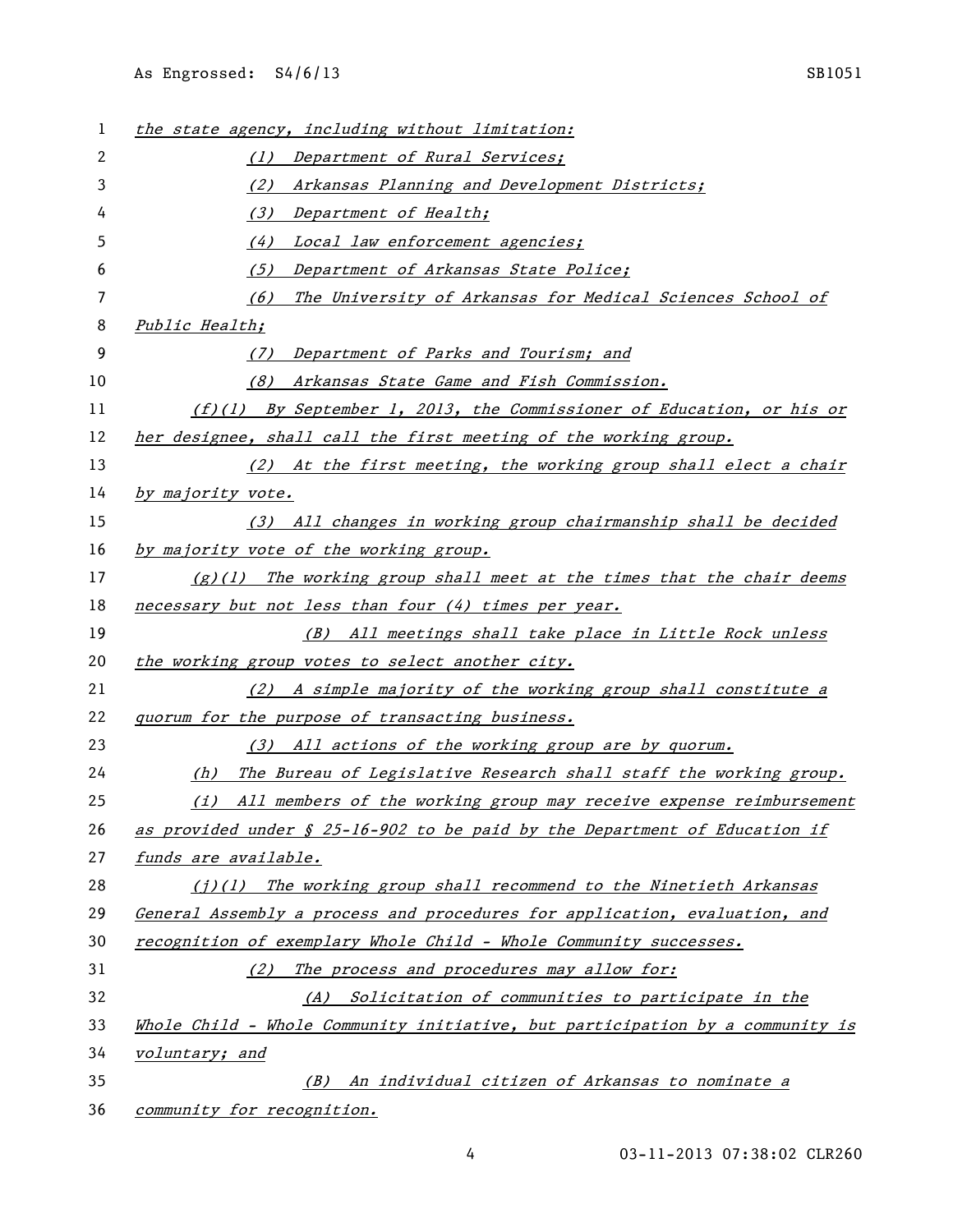| 1  | In developing its recommendations, the working group shall<br>(k)             |
|----|-------------------------------------------------------------------------------|
| 2  | consider the following indicators for educators, parents, community members,  |
| 3  | and legislators in each of the five (5) tenets:                               |
| 4  | (1)(A) Each student enters school healthy and learns about and                |
| 5  | practices a healthy lifestyle.                                                |
| 6  | (B) Under this tenet of healthy options, the indicators                       |
| 7  | are that:                                                                     |
| 8  | (i) Educators:                                                                |
| 9  | (a) Establish a school health advisory council                                |
| 10 | with students, family, community, and business members;                       |
| 11 | (b) Provide elementary and middle school                                      |
| 12 | students with a daily recess that is at least twenty (20) minutes in          |
| 13 | duration;                                                                     |
| 14 | (c) Provide quality instruction in health and                                 |
| 15 | physical education that addresses the physical, mental, emotional, and social |
| 16 | dimensions of health as well as lifetime fitness knowledge, attitudes,        |
| 17 | behaviors, and skills;                                                        |
| 18 | (d) Facilitate students' access to health,                                    |
| 19 | mental health, and dental services;                                           |
| 20 | (e) Reinforce healthy eating patterns by                                      |
| 21 | offering students nutritious and fresh food choices as part of both routine   |
| 22 | food services, and special programming and events;                            |
| 23 | (f) Offer opportunities for elementary,                                       |
| 24 | middle, and high school students of all abilities to participate in a wide    |
| 25 | variety of intramural and extracurricular activities that provide them with   |
| 26 | positive physical, social, and emotional experiences; and                     |
| 27 | (g) Integrate movement into lessons and across                                |
| 28 | the school day;                                                               |
| 29 | (ii) Parents and community members:                                           |
| 30 | (a) Ensure that children receive immunizations                                |
| 31 | and are routinely screened for vision, hearing, dental, speech, and           |
| 32 | orthopedic concerns.                                                          |
| 33 | (b) Take children to preventive medical and                                   |
| 34 | dental care visits on a regular basis;                                        |
| 35 | (c) Ensure that school-age children accumulate                                |
| 36 | at least sixty (60) minutes of age-appropriate physical activity every day;   |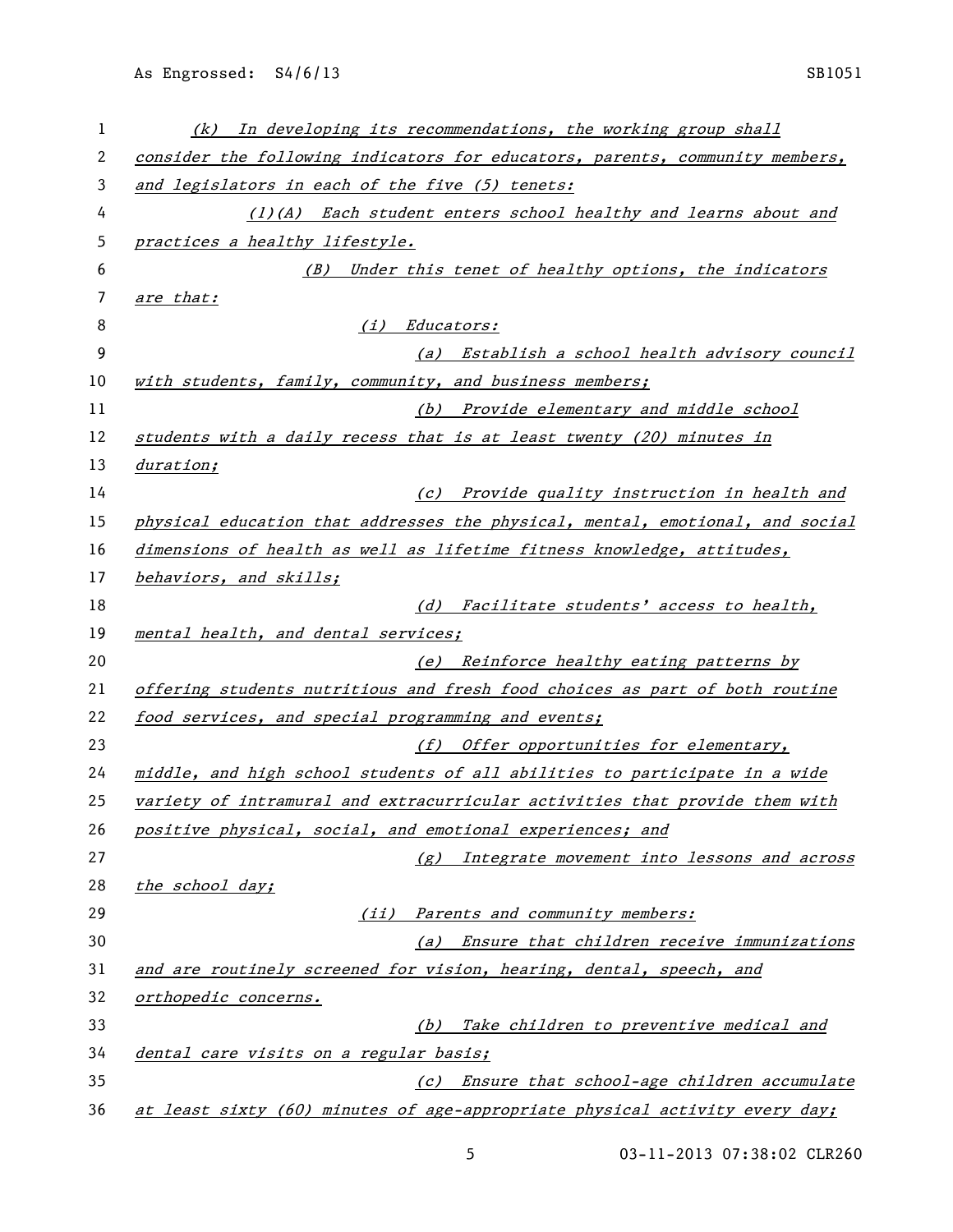| 1  | (d) Expose children to a variety of sports and                                |
|----|-------------------------------------------------------------------------------|
| 2  | physical activity experiences offered through the school and community;       |
| 3  | (e) Maintain and promote the communities'                                     |
| 4  | sports and recreation programming, green spaces, community gardens, and       |
| 5  | farmers markets, ensuring that underserved families in the community have     |
| 6  | access to them;                                                               |
| 7  | Encourage walking or biking to and from<br>(f)                                |
| 8  | school; and                                                                   |
| 9  | (g) Collaborate with schools to ensure free                                   |
| 10 | and low-cost community health services are offered to the students and        |
| 11 | families who need them; and                                                   |
| 12 | (iii) Policy-makers:                                                          |
| 13 | (a) Support school-based health clinics,                                      |
| 14 | particularly in underserved areas, that provide necessary and convenient      |
| 15 | health services to students, their families, and the community;               |
| 16 | (b) Promote a well-rounded curriculum that                                    |
| 17 | includes physical and health education as part of the core academics that     |
| 18 | every student should master before they graduate;                             |
| 19 | (c) Facilitate connections between schools and                                |
| 20 | community-based health services, beginning with collaboration between the     |
| 21 | Department of Education and the Department of Health; and                     |
| 22 | (d) Support community health initiatives,                                     |
| 23 | resources, and programming that help to instill healthy habits in children    |
| 24 | and families;                                                                 |
| 25 | (2)(A) Each student learns in an environment that is physically               |
| 26 | and emotionally safe for students and adults.                                 |
| 27 | Under this tenet of safety, the indicators are that:<br>(B)                   |
| 28 | (i) Educators:                                                                |
| 29 | (a) Model and provide opportunities for                                       |
| 30 | students to practice social-emotional skills, including effective listening,  |
| 31 | conflict resolution, problem solving, personal reflection and responsibility, |
| 32 | respect for individual differences, and ethical decision making;              |
| 33 | (b) Consistently reinforce school and                                         |
| 34 | classroom expectations, rules, and routines and work with families to teach   |
| 35 | students how to manage their own behavior;                                    |
| 36 | (c) Establish a classroom and school climate                                  |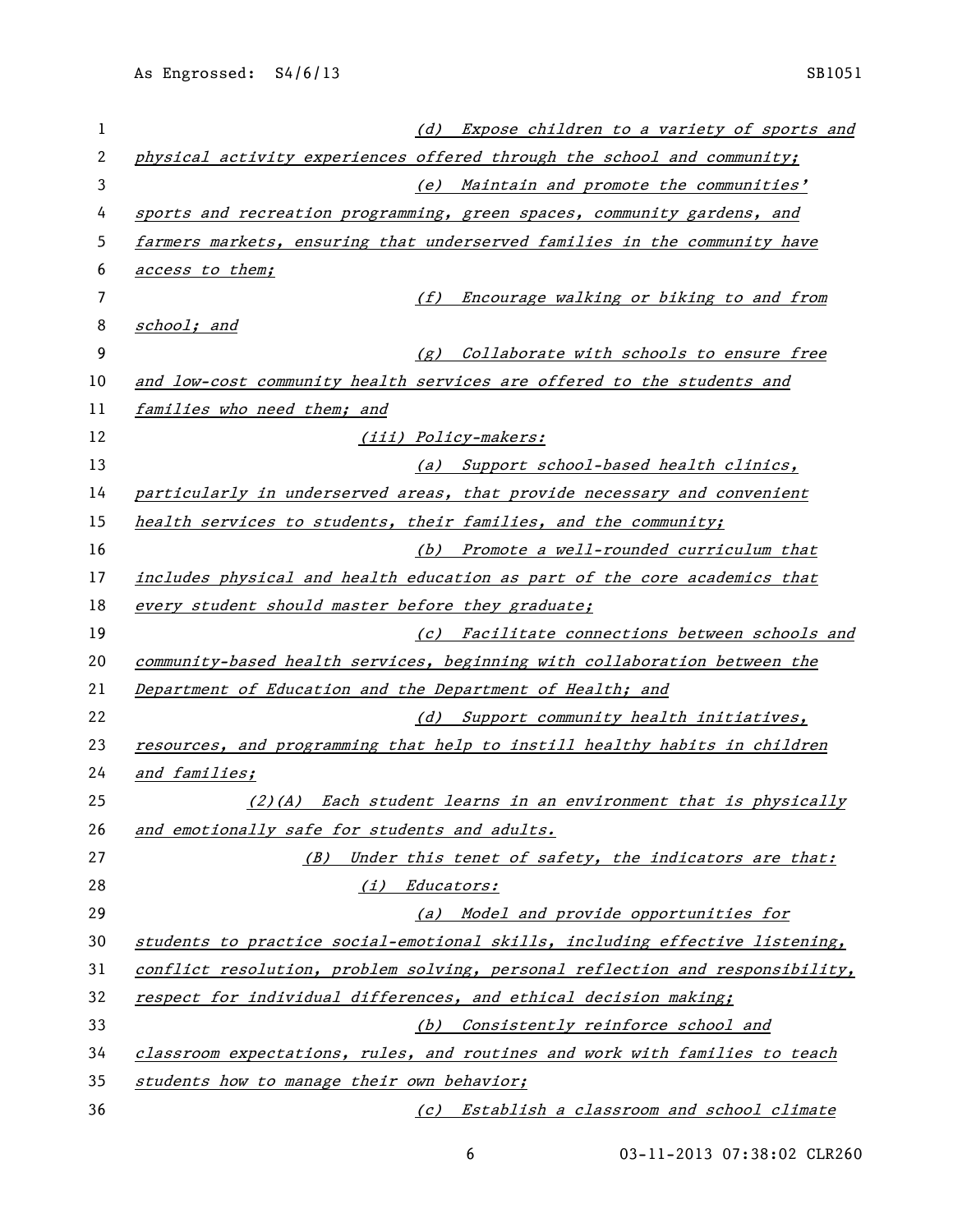As Engrossed: S4/6/13 SB1051

| 1  | where everyone feels safe and that is conducive to teaching and learning;    |
|----|------------------------------------------------------------------------------|
| 2  | (d) Establish a bullying-prevention program                                  |
| 3  | and reporting system and promote these anti-bullying efforts among students, |
| 4  | staff, families, and community members;                                      |
| 5  | (e) Get to know students and connect students                                |
| 6  | to necessary community services when they are struggling with substance      |
| 7  | abuse, homelessness, or family violence; and                                 |
| 8  | (f) Establish a positive school climate that                                 |
| 9  | is friendly and student-centered, ensuring that students and staff feel      |
| 10 | valued, respected, cared for, and motivated to learn;                        |
| 11 | (ii) Parents and community members:                                          |
| 12 | (a) Work within the community to provide                                     |
| 13 | children with safe transportation to and from school, including chaperoning  |
| 14 | bus stops and establishing safe walking routes;                              |
| 15 | (b) Know Arkansas's anti-bullying law and the                                |
| 16 | school's anti-bullying and anti-harassment policies, including how to report |
| 17 | bullying incidents;                                                          |
| 18 | (c) Monitor children's use of social                                         |
| 19 | networking sites and establish appropriate security settings on a family's   |
| 20 | computers and other electronic devices;                                      |
| 21 | Encourage school and community<br>(d)                                        |
| 22 | organizations to provide safe, chaperoned activities for students before and |
| 23 | after school; and                                                            |
| 24 | (e) Collaborate with homeowners' associations,                               |
| 25 | neighborhood watches, municipal services, park authorities, faith-based      |
| 26 | institutions and other community organizations to ensure neighborhoods,      |
| 27 | parks, and other public spaces are clean, well-lit, and well-maintained;     |
| 28 | (iii) Policy-makers:                                                         |
| 29 | (a) Establish anti-bullying legislation that                                 |
| 30 | specifically defines incidents of intimidation, bullying, and harassment and |
| 31 | requires schools to develop anti-bullying policies;                          |
| 32 | (b) Establish social-emotional learning and                                  |
| 33 | character development programs;                                              |
| 34 | (c) Support before- and after-school                                         |
| 35 | programming that provides students with safe places to extend their learning |
| 36 | and to interact with peers; and                                              |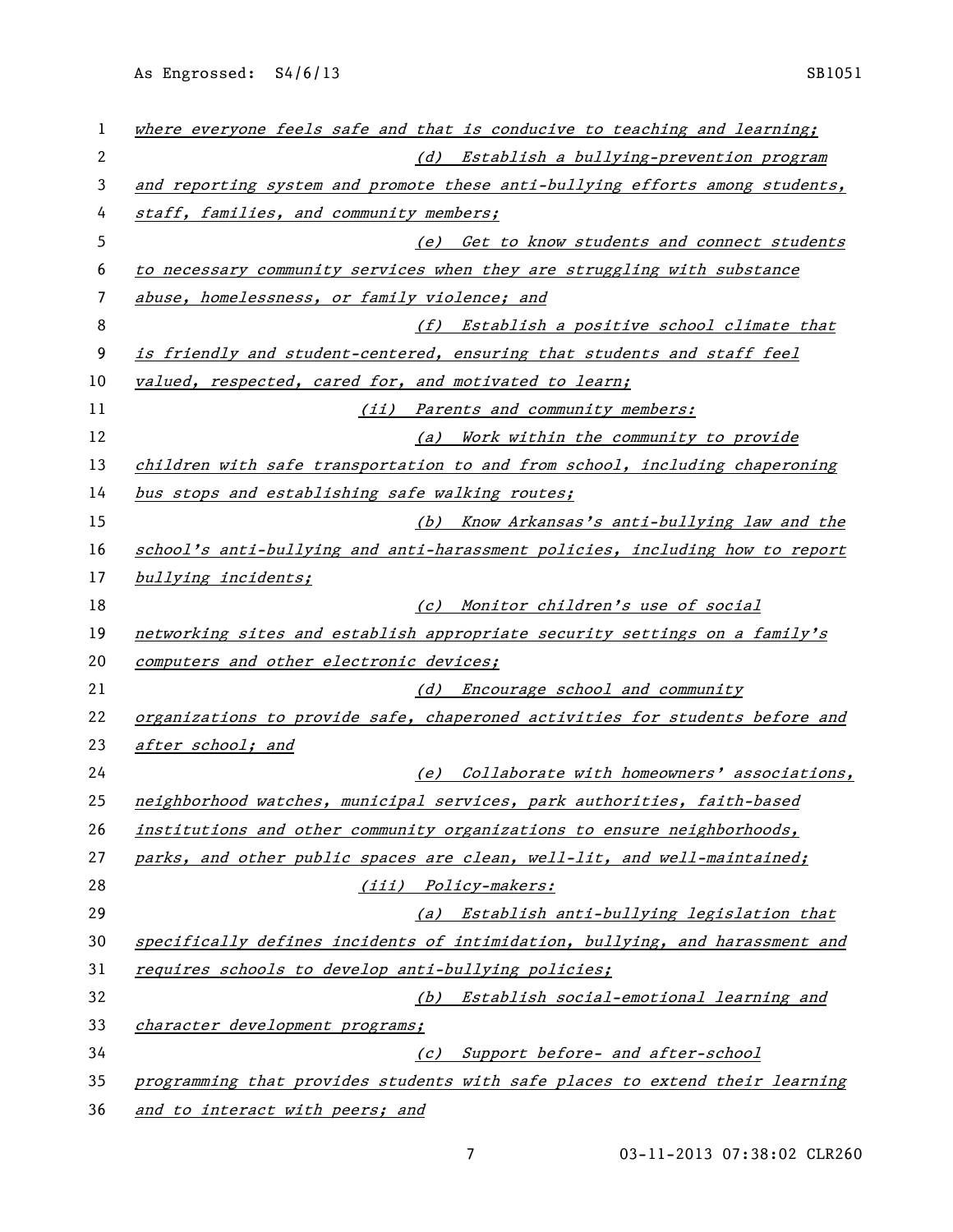| 1              | Facilitate connections between schools and<br>(d)                             |
|----------------|-------------------------------------------------------------------------------|
| $\overline{2}$ | community-based recreational offerings and social services;                   |
| 3              | (3)(A) Each student is actively engaged in learning and is                    |
| 4              | connected to the school and broader community.                                |
| 5              | Under this tenet of active engagement, the indicators<br>(B)                  |
| 6              | are that:                                                                     |
| 7              | <i>Educators:</i><br>(i)                                                      |
| 8              | Develop student-centered academic plans<br>(a)                                |
| 9              | and a process for students to provide input on these plans throughout their   |
| 10             | academic careers;                                                             |
| 11             | (b) Use active learning strategies, such as                                   |
| 12             | cooperative learning and project-based learning;                              |
| 13             | Include students in schoolwide decision<br>(c)                                |
| 14             | making and governance;                                                        |
| 15             | (d) Offer students academic credit for hands-                                 |
| 16             | on, community-based learning opportunities and provide flexible scheduling    |
| 17             | that allows students to participate in these opportunities during the school  |
| 18             | day;                                                                          |
| 19             | (e) Partner with the community to offer                                       |
| 20             | students a full complement of extracurricular, cocurricular, and after-school |
| 21             | activities as well as service-learning opportunities that incorporate         |
| 22             | community experiences and reflect students' interests and goals;              |
| 23             | (f) Allow time and space for student                                          |
| 24             | discussions; and                                                              |
| 25             | (g) Promote the development of student-led                                    |
| 26             | <i>initiatives;</i>                                                           |
| 27             | (ii) Parents and community members:                                           |
| 28             | (a) Limit television viewing and video game                                   |
| 29             | use to no more than two hours per day, instead encouraging children to        |
| 30             | participate in extracurricular activities or volunteer experiences in which   |
| 31             | they are interested;                                                          |
| 32             | (b) Ask children's teachers and principals                                    |
| 33             | what they do to make classroom learning relevant and engaging for students;   |
| 34             | (c) Ensure that children attend school                                        |
| 35             | regularly, and ask what they learned or did each day, such as the best thing, |
| 36             | funniest moment, new activity;                                                |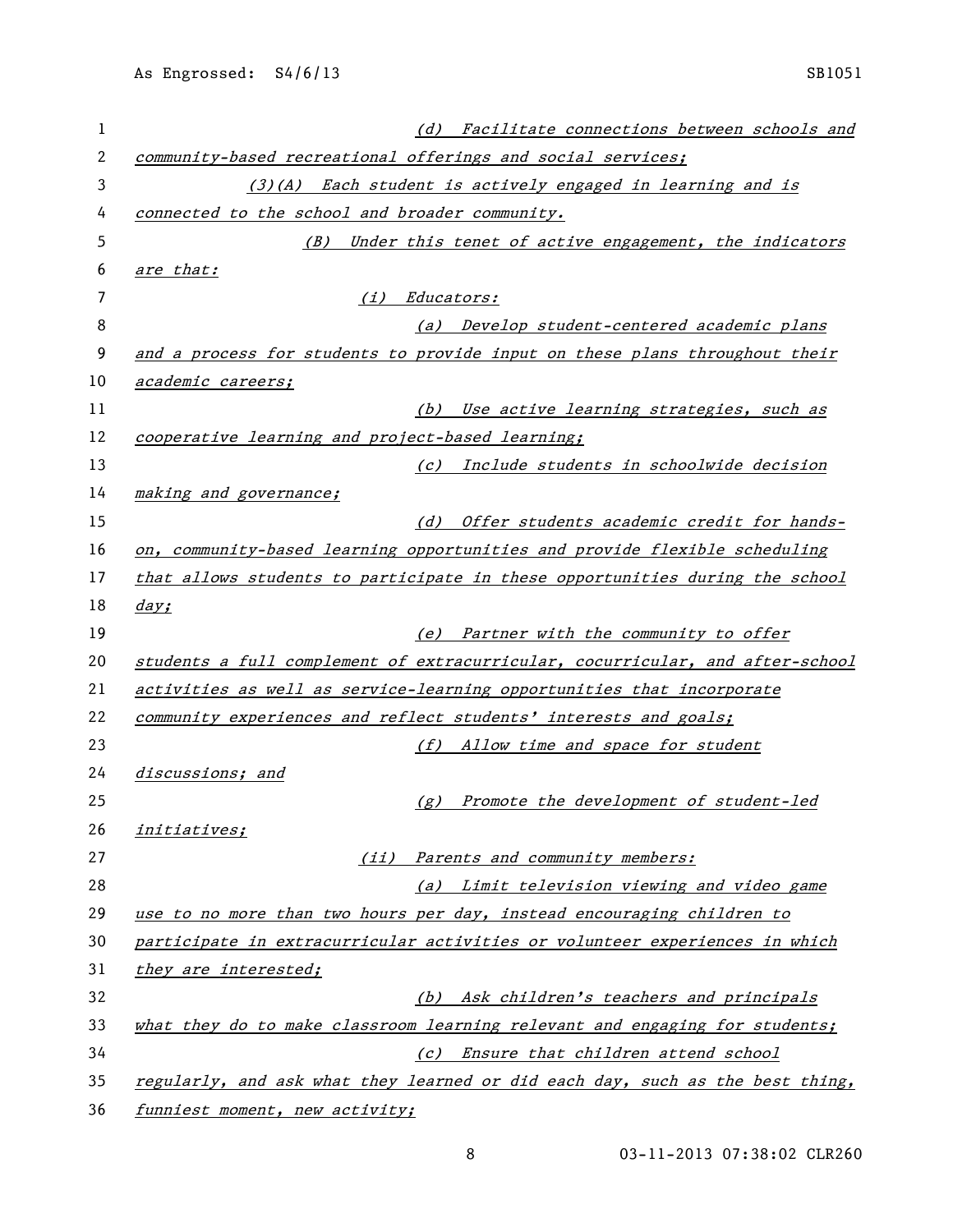| 1  | (d) Collaborate with schools, neighborhoods,                                 |
|----|------------------------------------------------------------------------------|
| 2  | homeowners' associations, businesses, and other community institutions to    |
| 3  | provide students with experiential learning opportunities, such as service   |
| 4  | learning, internships, and apprenticeships with local businesses; and        |
| 5  | (e) Provide children with age-appropriate                                    |
| 6  | decision making opportunities at home and increase children's household      |
| 7  | responsibilities; and                                                        |
| 8  | (iii) Policy-makers:                                                         |
| 9  | (a) Require schools, school districts, and                                   |
| 10 | communities to measure and report activities and outcomes related to student |
| 11 | and family engagement, such as volunteer rates, parent-involvement data, and |
| 12 | participation in after-school programming, community-based learning          |
| 13 | opportunities, and extracurricular activities; and                           |
| 14 | (b) Recognize and reward schools and                                         |
| 15 | communities that offer students rich and relevant real-world learning        |
| 16 | experiences;                                                                 |
| 17 | $(4)$ (A) Each student has access to personalized learning and is            |
| 18 | supported by qualified, caring adults.                                       |
| 19 | Under this tenet of adult support, the indicators are<br>(B)                 |
| 20 | that:                                                                        |
| 21 | ( <i>i</i> ) Educators:                                                      |
| 22 | (a) Make sure each student is well-known by at                               |
| 23 | least one (1) adult in the school, such as an advisor or mentor;             |
| 24 | (b) Provide each student with access to school                               |
| 25 | counselors, social workers, and structured academic, social, and emotional   |
| 26 | support systems;                                                             |
| 27 | (c) Personalize learning, including the                                      |
| 28 | flexible use of time and scheduling to meet academic and social goals for    |
| 29 | each student;                                                                |
| 30 | (d) Welcome and include all families as                                      |
| 31 | partners in their children's education, helping them to understand available |
| 32 | services, advocate for their children's needs, and support their children's  |
| 33 | learning; and                                                                |
| 34 | (e) Participate in ongoing, relevant                                         |
| 35 | professional development that enhances the educator's ability to deliver     |
| 36 | differentiated instruction that meets students' varying academic and social- |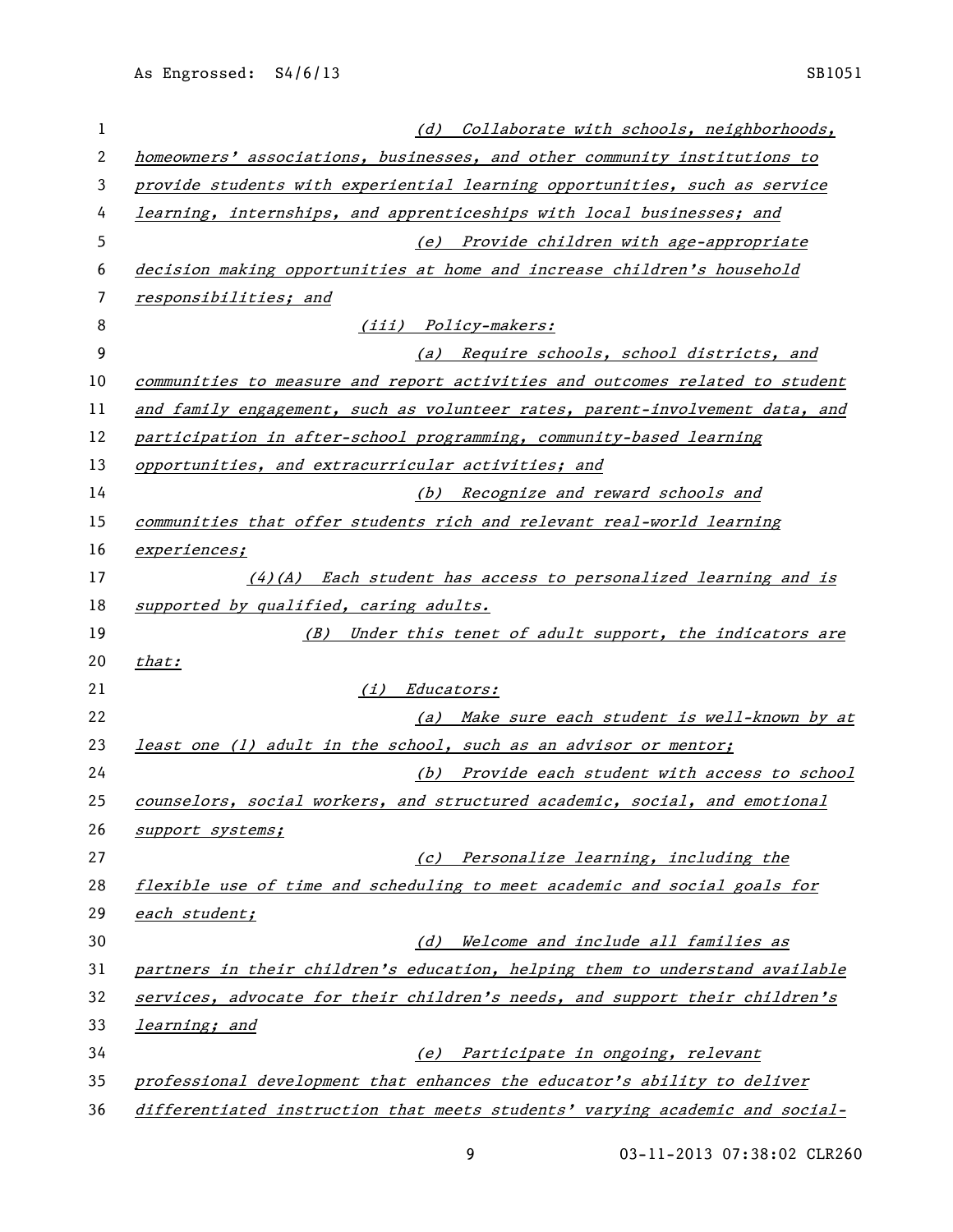| emotional needs;                                               |                                                                               |
|----------------------------------------------------------------|-------------------------------------------------------------------------------|
|                                                                | (ii) Parents and community members:                                           |
|                                                                | Talk with children for at least fifteen<br>(a)                                |
|                                                                | (15) minutes each day, communicating openly and encouraging them to share     |
| their successes, thoughts, and concerns;                       |                                                                               |
|                                                                | (b) Partner with children's school to support                                 |
| children's academic goals and to give extra help where needed; |                                                                               |
|                                                                | (c) Attend parent-teacher conferences and                                     |
| volunteer at the school;                                       |                                                                               |
|                                                                | (d) Monitor children's performance over time                                  |
| and take an active role in their progress; and                 |                                                                               |
|                                                                | (e) Get to know children's teachers, coaches,                                 |
|                                                                | and other adult mentors and collaborate with them on shared goals for each    |
| child; and                                                     |                                                                               |
|                                                                | (iii) Policy-makers:                                                          |
|                                                                | (a) Require schools to provide adequate                                       |
|                                                                | counseling and support services to students, ensuring that every school meets |
|                                                                | the recommended ratio of at least one (1) counselor for every two hundred     |
| fifty (250) students;                                          |                                                                               |
|                                                                | Support parent education and family<br>(b)                                    |
| <i>literacy programs;</i>                                      |                                                                               |
|                                                                | (c) Require educator evaluation systems to                                    |
|                                                                | drive opportunities for individualized professional growth and support        |
|                                                                | schools in providing relevant and quality training to teachers during the     |
| school day;                                                    |                                                                               |
|                                                                | (d) Align assessment requirements to maximize                                 |
| the impact on instruction;                                     |                                                                               |
|                                                                | Provide multiple pathways to graduation;<br>(e)                               |
| <u>and</u>                                                     |                                                                               |
| (f)                                                            | Require schools to develop individualized                                     |
|                                                                | learning plans for each student that connect to their academic and career     |
| <u>goals and interests;</u>                                    |                                                                               |
|                                                                | (5)(A) Each student is intellectually stimulated and prepared                 |
|                                                                | for success in college or further study and for employment and participation  |
| in a global environment.                                       |                                                                               |
| (B)                                                            | Under this tenet of intellectually stimulating                                |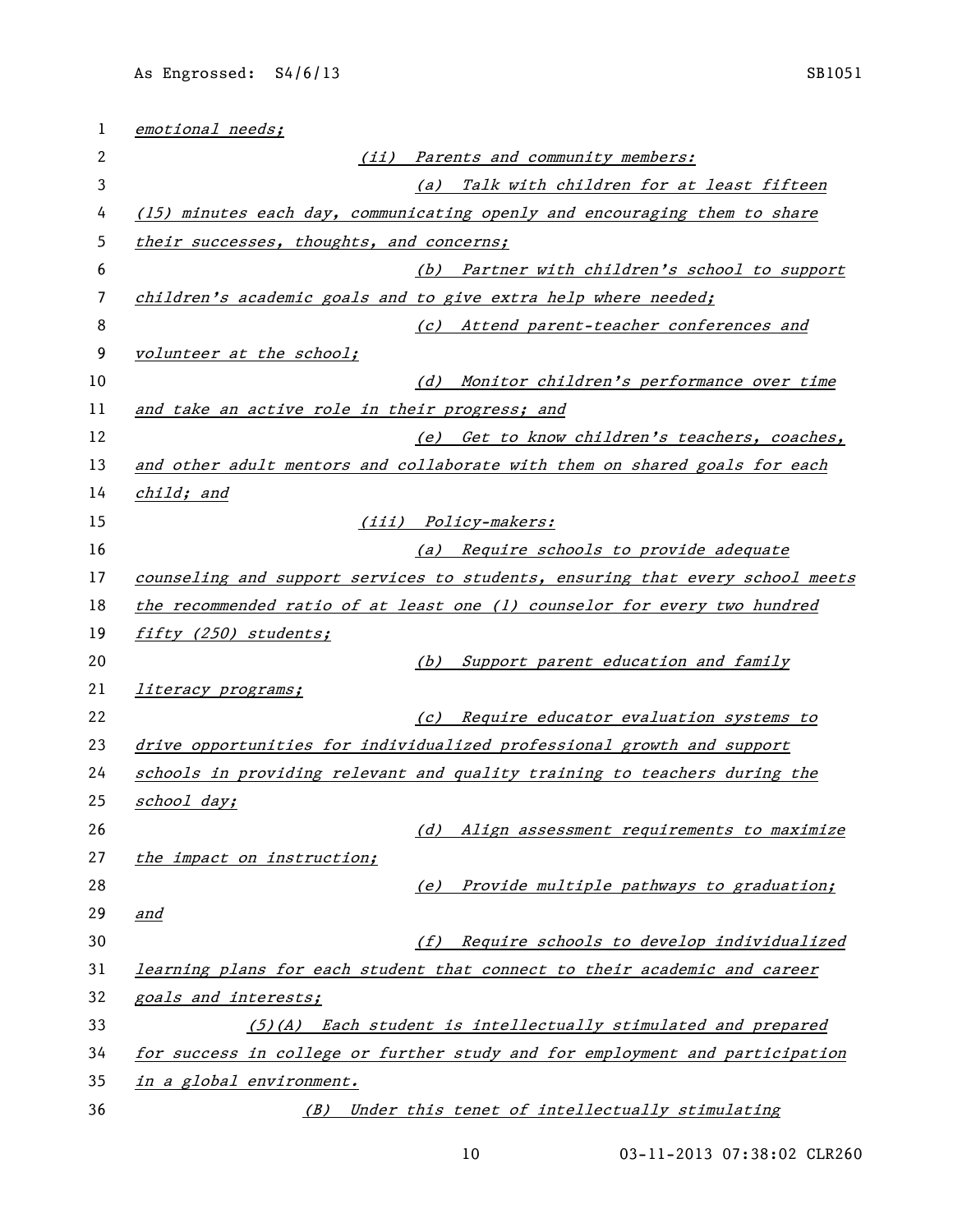| $\mathbf{1}$ | environment, the indicators are that:                                         |
|--------------|-------------------------------------------------------------------------------|
| 2            | (i) Educators:                                                                |
| 3            | (a) Provide relevant and challenging                                          |
| 4            | coursework in a wide array of subjects through a variety of pathways, such as |
| 5            | Advanced Placement, International Baccalaureate, dual-enrollment programs,    |
| 6            | and early college programs, and offer these advanced courses to all           |
| 7            | interested students;                                                          |
| 8            | (b) Develop each student's critical-thinking                                  |
| 9            | and reasoning skills, creativity, ability to collaborate, problem-solving     |
| 10           | competencies, global awareness, and technology proficiency;                   |
| 11           | (c) Provide a well-rounded curriculum that                                    |
| 12           | prepares students for success in college, career, and citizenship through     |
| 13           | rigorous instruction in all core academic subjects, including reading, math,  |
| 14           | science, the arts, history, civics, government, economics, foreign languages, |
| 15           | geography, health education, and physical education;                          |
| 16           | (d) Use qualitative and quantitative data and                                 |
| 17           | a range of diagnostic, formative, and summative assessments to monitor        |
| 18           | student progress, provide timely feedback, and adjust teaching and learning   |
| 19           | activities to maximize student growth; and                                    |
| 20           | (e) Align high school graduation requirements                                 |
| 21           | with the knowledge and skills required for college and career success;        |
| 22           | (ii) Parents and community members:                                           |
| 23           | (a) Communicate regularly with children and                                   |
| 24           | their teachers to identify opportunities to extend their learning in areas of |
| 25           | interest and to support growth in the areas that are challenging;             |
| 26           | (b) Talk with children about their career                                     |
| 27           | interests and goals and explore courses, extracurricular activities, and      |
| 28           | postsecondary education options that align with those interests and goals;    |
| 29           | (c) Partner with schools to ensure their                                      |
| 30           | curricula, instruction, education experiences, and extracurricular activities |
| 31           | prepare students with the knowledge and skills they need for success in the   |
| 32           | workplace and in further education; and                                       |
| 33           | (d) Reinforce the importance of education for                                 |
| 34           | future social, economic, and civic success; and                               |
| 35           | (iii) Policy-makers:                                                          |
| 36           | (a) Provide relevant and challenging                                          |